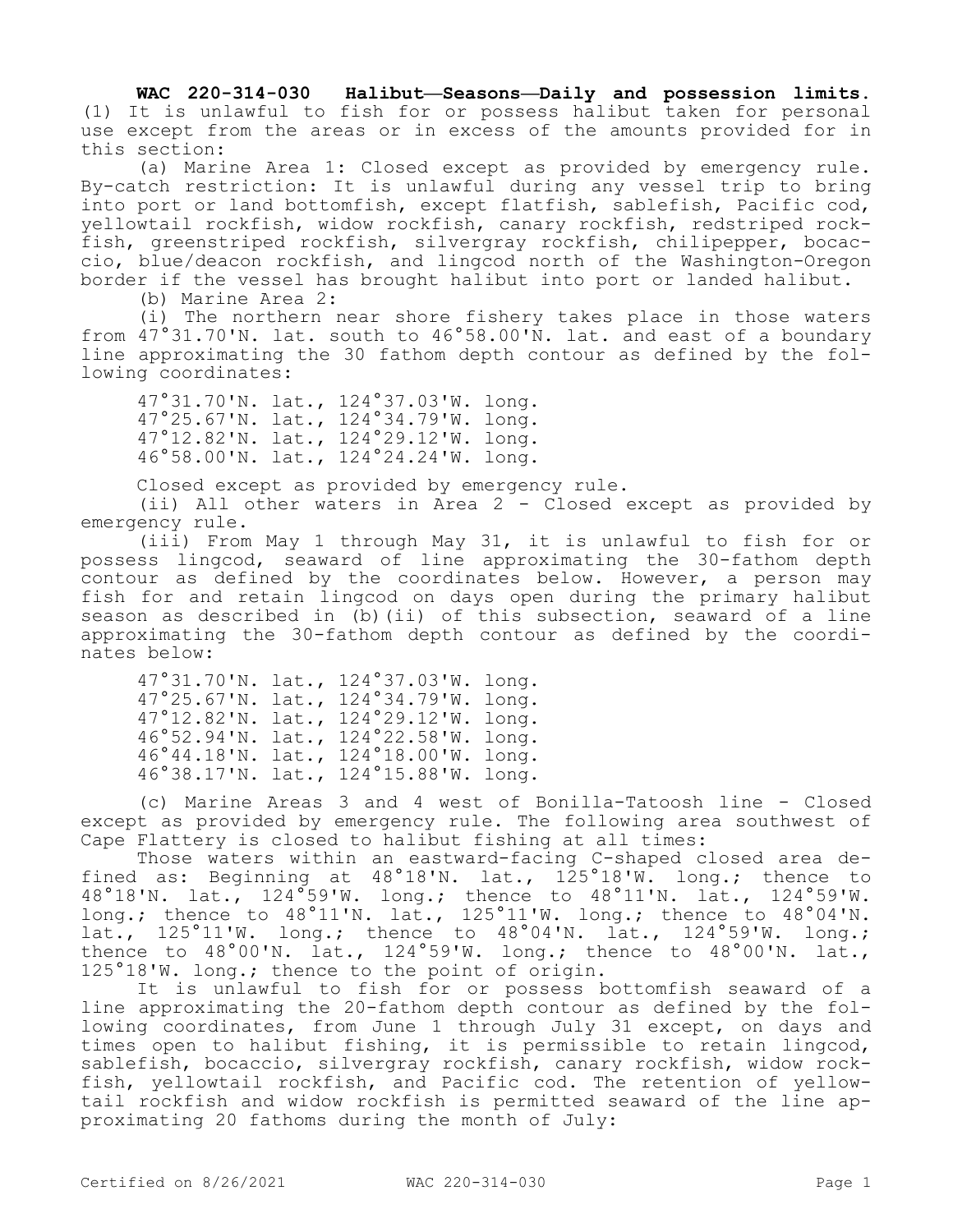| 48°23.9'N. lat.,    | 124°44.2'W. long.   |  |
|---------------------|---------------------|--|
| $48°23.6'$ N. lat., | 124°44.9'W. long.   |  |
| 48°18.6'N. lat.,    | 124°43.6'W. long.   |  |
| 48°18.6'N. lat.,    | $124°48.2'W.$ long. |  |
| 48°10.0'N. lat.,    | 124°48.8'W. long.   |  |
| $48°02.4'$ N. lat., | 124°49.3'W. long.   |  |
| $47°37.6'$ N. lat., | 124°34.3'W. long.   |  |
| 47°31.7'N. lat.,    | 124°32.4'W. long.   |  |

(d) Marine Area 4 east of the Bonilla-Tatoosh line, closed except as provided by emergency rule. It is unlawful to fish for or possess bottomfish seaward of a line approximating 120 feet except, on days open to the Pacific halibut fishery in this area, it is permissible to retain lingcod, and Pacific cod seaward of 120 feet as defined by WAC 220-314-010. The retention of yellowtail rockfish and widow rockfish is permitted seaward of the line approximating 120 feet during the months of July and August.

(e) Marine Areas 5 through 11, and 13 - On days that the halibut fishery is open, it is lawful to fish for, retain, and possess lingcod and Pacific cod seaward of 120 feet in Marine Area 5. Closed except as provided by emergency rule.

(2) Daily limit is one halibut taken from state or offshore waters. This does not include Canadian waters; see WAC 220-310-210 for limits on Canadian-origin halibut.

(3) The possession limit is two daily limits of halibut in any form, except the possession limit aboard the fishing vessel is one daily limit. See WAC 220-310-210 for rules on Canadian-origin halibut possession.

(4) The annual limit is four halibut taken from state or offshore waters. This does not include Canadian waters; see WAC 220-310-210 for limits on Canadian-origin halibut.

(5) It is unlawful to fish for, retain, possess, or land halibut into a port located within an area that is closed to halibut fishing. This does not include halibut caught in Canadian waters. See WAC 220-310-210 for rules on Canadian-origin halibut possession.

(6) A violation of this section is punishable under RCW 77.15.370 or 77.15.380, depending on the violation.

[Statutory Authority: RCW 77.04.020, 77.12.045, 77.12.047 and C.F.R. Title 50, Part 660. WSR 21-16-069 (Order 21-130), § 220-314-030, filed 7/30/21, effective 8/30/21. Statutory Authority: RCW 77.04.012, 77.04.013, 77.04.020, and 77.04.055. WSR 20-04-058 (Order 20-19), § 220-314-030, filed 1/30/20, effective 7/1/20. Statutory Authority: RCW 77.04.020, 77.12.045, 77.12.047 and C.F.R. Title 50, Part 660. WSR 19-16-001 (Order 19-150), § 220-314-030, filed 7/24/19, effective 8/24/19; WSR 18-23-070 (Order 18-302), § 220-314-030, filed 11/16/18, effective 12/17/18; WSR 17-17-045, § 220-314-030, filed 8/10/17, effective 9/10/17. Statutory Authority: RCW 77.04.012, 77.04.013, 77.04.020, 77.04.055, and 77.12.047. WSR 17-05-112 (Order 17-04), amended and recodified as § 220-314-030, filed 2/15/17, effective 3/18/17. Statutory Authority: RCW 77.04.020, 77.12.045, 77.12.047, and C.F.R. Title 50, Part 660. WSR 12-08-033 (Order 12-28), § 220-56-255, filed 3/29/12, effective 4/29/12. Statutory Authority: RCW 77.04.020, 77.12.045, and 77.12.047. and C.F.R. Title 50, Part 300. WSR 10-17-003 (Order 10-199), § 220-56-255, filed 8/4/10, effective 9/4/10. Statutory Authority: RCW 77.04.020 and 77.12.047. WSR 09-14-010 (Order 09-107), § 220-56-255, filed 6/22/09, effective 7/23/09; WSR